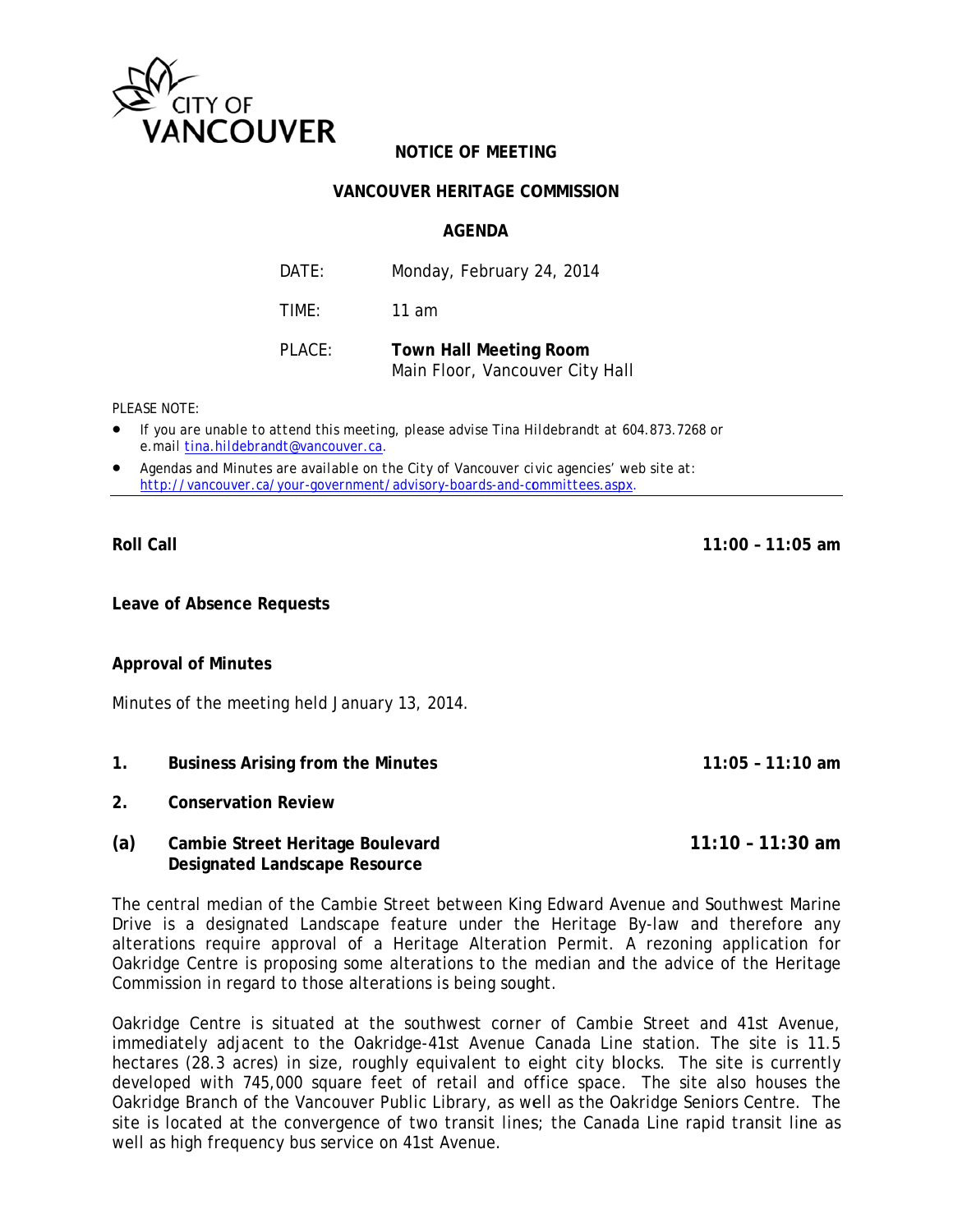The proposed rezoning would permit the construction of eleven towers and three mid-rise buildings over two floors of retail and service uses containing 2914 residential units (including affordable housing), an increase in office and retail space from 745,000 square feet to 1,800,000 square feet, and a civic centre containing a new community centre, expanded library, seniors centre, and a 69 space child care facility.

As part of the rezoning, a revised vehicular access is proposed on  $44<sup>th</sup>$  Avenue. This revised access is required to manage the truck movements and vehicular traffic for the redeveloped Oakridge Centre. The current access at 43<sup>rd</sup> Avenue would be closed, while the access between 42<sup>nd</sup> and 43<sup>rd</sup> Avenue would be maintained. Additional turning lane capacity would be created between  $42^{nd}$  and  $45^{th}$  Avenue while the boulevard between  $45^{th}$  and  $46^{th}$  Avenue would be restored. Staff are working with the applicant to confirm that the trees impacted by this proposal are new plantings and not aged trees.

If the changes are approved, there would be a net gain of green space to the boulevard of over 800 square feet of reclaimed space. Staff have been in initial discussions with the Cambie Heritage Boulevard Preservation Society regarding the changes to the boulevard, and would like to have them work with the applicant to come up with a tree planting proposal that complements the existing heritage of the boulevard.

Attachments: SOS for Cambie Boulevard Diagram illustrating proposed changes

Staff: Dwayne Drobot, Rezoning Planner

**(b) 587 West King Edward Street 11:30 – 12:10 pm Rezoning application and HRA VHR 'B'** 

The James Residence was built in 1942 for William H. James, a CNR foreman, and his family. It was designed by architect Ross Lort based on an idea of Agnes Lea, the wife of the house's builder, Brenton Lea, to create an "Ann Hathaway" house. The design was first used to build a house at 3979 W Broadway (The Lea Residence, now a protected heritage building), which the Lea family lived in. Following its sale, the plans were used by Mr. Lea to construct the James House, and later an identical house in West Vancouver (all three houses survive). The James Residence is an excellent example of the Storybook Style popular from the 1920s to the 1940s. A striking feature is the shingle "Cotswold" roof, which Mr. Lea built singlehanded using a technique, later described by his daughter Mary, which he created for the Lea Residence.

The current zoning for the block is RS-5, which permits single family dwellings with densities up 0.91 FSR with a Laneway House. The site is in an area where the Cambie Corridor Plan anticipates rezoning applications for four-storey residential buildings. Projected rezoning densities are in the range of 1.25 to 1.75 FSR.

The rezoning application is for an assembly of four parcels with a total area of 26,892 square feet  $(2,498 \text{ m}^2)$ . Twenty townhouse units are proposed with an overall density of 1.39 FSR. The James Residence is proposed to be retained on the site and rehabilitated. It will remain a single residential unit on the site.

The townhouse form is not anticipated for this area of the Cambie Corridor. However, in consideration of the retention of the James Residence, the proposed form is being considered as it provides better integration with the house.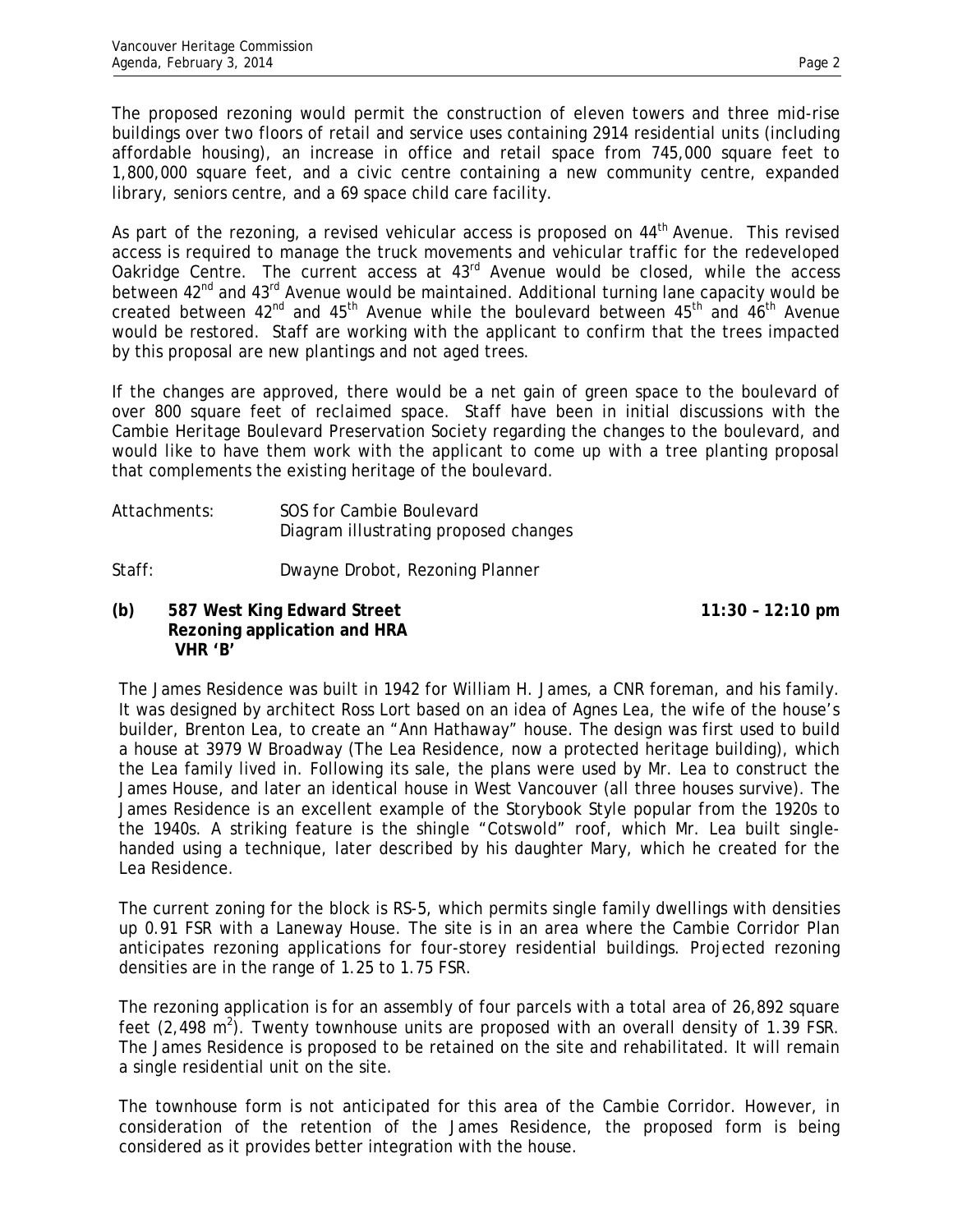To date staff have advised that moving the house, and rain screening, are not supportable given the unique features of the house, and that it should be rehabilitated *in situ* in a manner which does not trigger required building envelope upgrades.

Issues:

- Support for the form of development as it relates to the retention of the heritage building and its siting; and
- The Conservation Plan and alterations to the rear of the house.

| Applicant: | Konning Tam, W.T. Leung Architects        |
|------------|-------------------------------------------|
|            | Donald Luxton, Donald Luxton & Associates |
|            | David Mooney, owner                       |

Staff: James Boldt, Heritage Group

Attachments: Reduced architectural drawings, SOS, and Conservation Plan

**(c) 731 East 22nd Avenue - The Emily Durie House 12:10 – 12:50 pm HRA VHR 'B'** 

The house at 731 East  $22^{nd}$  Avenue, which is listed in the 'B' category on the Vancouver Heritage Register, is assumed to have been built in 1911 based on the water services application records, although recently uncovered evidence suggests the house may have been built earlier, between 1895 and 1911. The house in its form appears to be of a vernacular more common before the Edwardian building boom. The house has been altered considerably in the last couple of decades. Photographs from the 1980s show the house to have been intact with original features, including windows, until recently, which is likely why it was assigned a 'B' value at the time the property was added to the Register.

The proposal is to subdivide the site into two parcels: a parcel containing the heritage house in its current location, and a "pan-handle" parcel at the rear to contain a new duplex. An addition to the heritage house is proposed on the west side. The current zoning is RS-1. A summary is provided below:

| Item               | Unencumbered        | Unencumbered lands if | HRA as proposed   |
|--------------------|---------------------|-----------------------|-------------------|
|                    | lands if developed  | subdivided into two   | with              |
|                    | as is under the     | parcels with new      | "net" variances   |
|                    | current zoning      | development under the | over the lands    |
|                    |                     | current zoning*       |                   |
| Floor Space Ratio  | Up to 0.91 FSR with | Up to 0.86 FSR with   | 0.85 FSR total    |
|                    | a Laneway House     | Laneway Houses        | (blended)         |
| Number of Dwelling | Up to 3 non-strata  | Up to 6 non-strata    | 2 strata (duplex) |
| <b>Units</b>       |                     |                       | and 2 non-strata  |
|                    |                     |                       | (heritage house)  |
| Number of parcels  |                     | $\mathcal{P}$         |                   |
|                    |                     |                       |                   |

**Table 1: Comparison (Net)** 

\* *The subdivision under this scenario would require the Approving Officer to exercise discretionary provisions under the Subdivision By-law.*